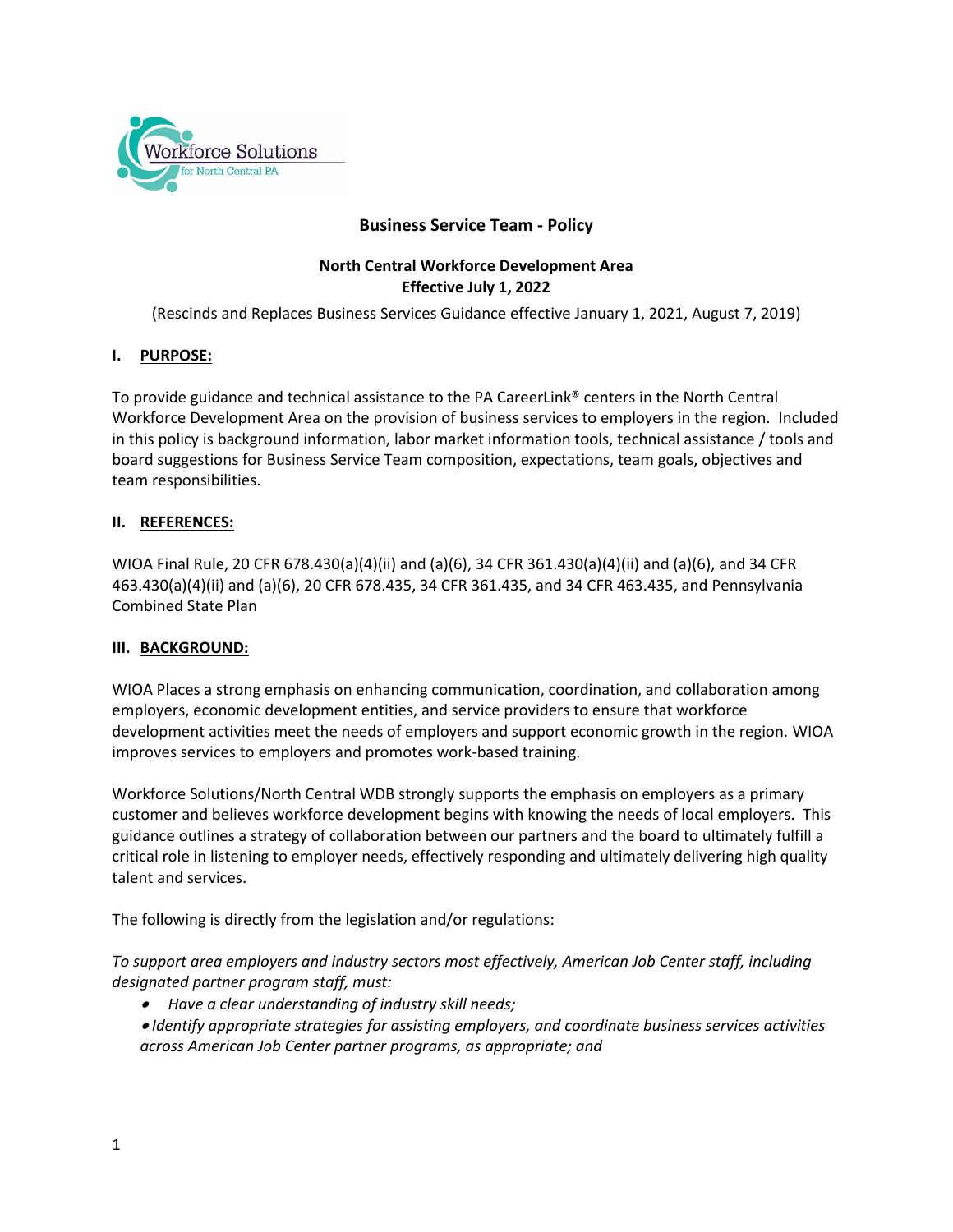*Incorporate an integrated and aligned business services strategy among American Job Center partners to present a unified voice for the American Job Center in its communications with employers.* 

*The expectation is for solid employer relationships built with frequent and meaningful engagement that encourages employers' active participation in and use of the workforce system. The team should act in a "sales" role and be able to perform the following functions:*

- *Ability to listen and understand needs rather than immediately sell*
- *Solutions-oriented approach to selling*
- *Ability to adapt and demonstrate value to unique contacts*
- *Provide innovative solutions for customers*
- *Utilize questioning skills in a friendly, professional appropriate way*
- *Ability to gain deep understanding of core business processes and needs*
- *Ability to prepare for and conduct appropriate pre and post contacts*

#### *Business Services*

*The Joint WIOA Final Rule requires the provision of "business services" through the American Job Center network, to support a local workforce development system that meets the needs of businesses in the local area.*

*Through the American Job Centers, applicable one-stop partners develop, offer, and deliver quality business services that assist businesses and industry sectors in overcoming the challenges of recruiting, retaining, and developing talent for the regional economy.* 

*Business services must be provided through the One-Stop System. These services include:*

### *Career Services*

*Certain career services must be made available to local employers, specifically labor exchange activities and labor market information:*

*• Appropriate recruitment and other business services on behalf of employers, including information and referrals to specialized business services other than those traditionally offered through the One-Stop delivery system;* 

*• Provision of workforce and labor market employment statistics information, including the provision of accurate information relating to local, regional, and national labor market areas, including:* 

- *1. Job vacancy listing in labor market areas;*
- *2. Information on job skills necessary to obtain the vacant jobs listed; and*

*3. Information relating to local occupations in demand and the earnings, skill requirements, and opportunities for advancement for those jobs.* 

*Local areas must establish and develop relationships and networks with large and small employers and their intermediaries. Local areas also must develop, convene, or implement industry or sector partnerships.*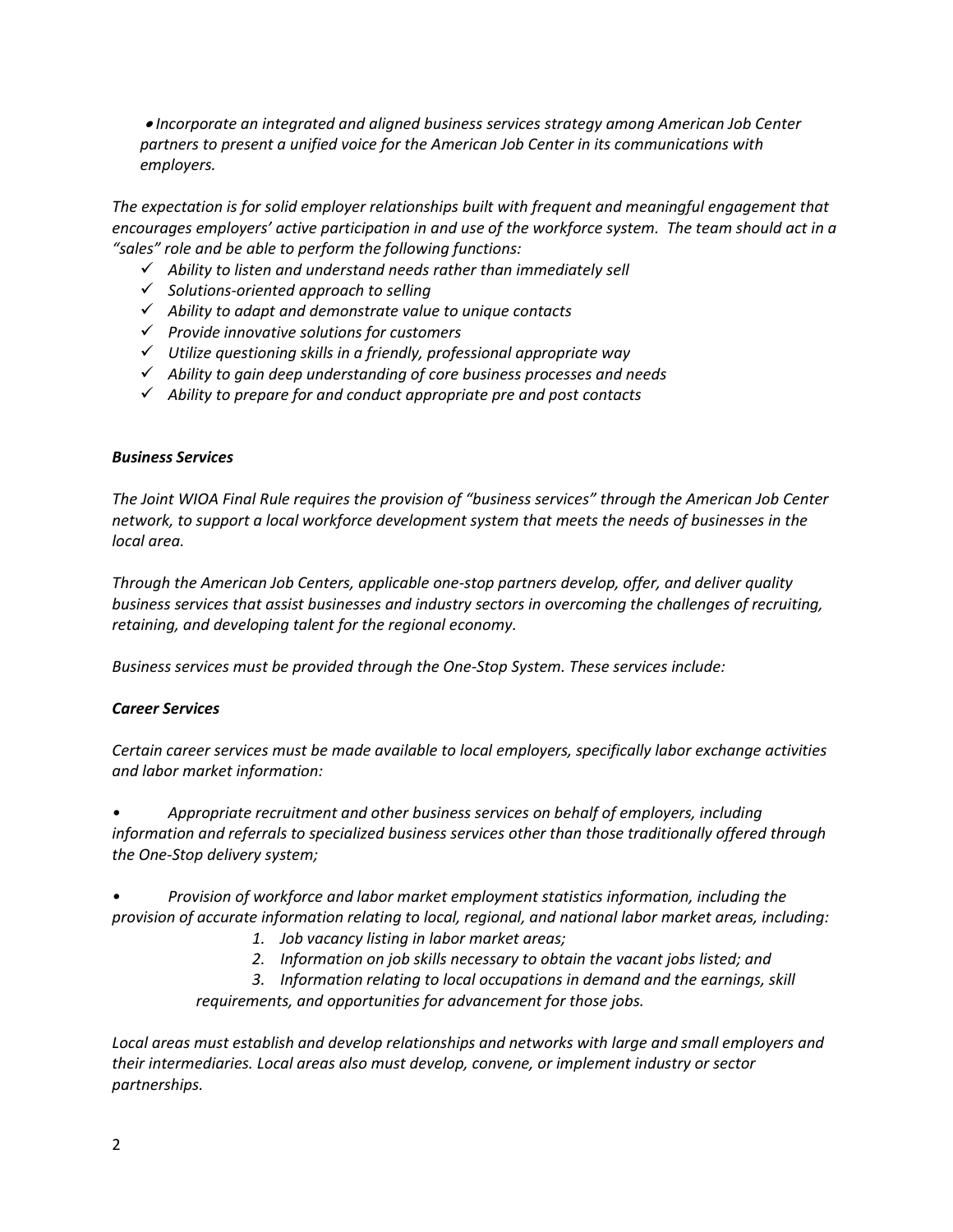### *Customized Business Services*

*Customized business services may be provided to employers, employer associations, or other such organizations. These services are tailored for specific employers and may include:* 

• Customized screening and referral of qualified participants in training services to employers;

• Customized services to employers, employer associations, or other such organizations, on employment-related issues;

- Customized recruitment events and related services for employers including targeted job fairs;
- Human resource consultation services, but not limited to assistance with:

o Writing/reviewing job descriptions and employee handbooks. o Developing performance evaluation and personnel policies -provide referrals to appropriate legal resources for the development of employee handbooks and personnel policies. o Creating orientation sessions for new workers. o Honing job interview techniques for efficiency and compliance. o Analyzing employee turnover. o Creating job accommodations and using assistive technologies. o Explaining labor and employment laws to help employers comply with discrimination, wage/hour, and safety/health regulations.

• Customized labor market information for specific employers, sectors, industries or clusters;

• Other similar customized services. Local areas may also provide other business services and strategies to meet the workforce needs of area employers, in accordance with partner programs' statutory requirements and consistent with federal cost principles. These business services may be provided through effective business intermediaries working in conjunction with Workforce Solutions.

# **Allowable activities, consistent with each partner's authorized activities, include, but are not limited to:**

• Developing and implementing industry sector strategies involving industry partnerships, regional skills alliances, industry skill panels, and sectoral skills partnerships. Sector Partnerships are currently implemented by Workforce Solutions. At least one Pa CareerLink® staff responsible for employer services should actively participate on the Support Team for the Next Gen Partnerships.

• Customized assistance or referral for assistance in the development of a registered apprenticeship program. Workforce Solutions currently provides assistance to employers to develop RA programs. PA CareerLink® staff should be aware of the possibilities in order to refer to the board staff for follow-up.

• Developing and delivering innovative workforce investment services and strategies for area employers, which may include career pathways, skills upgrading, skill standard development and certification for recognized postsecondary credential or other employer use, and other effective initiatives for meeting the workforce investment needs of area employers and workers.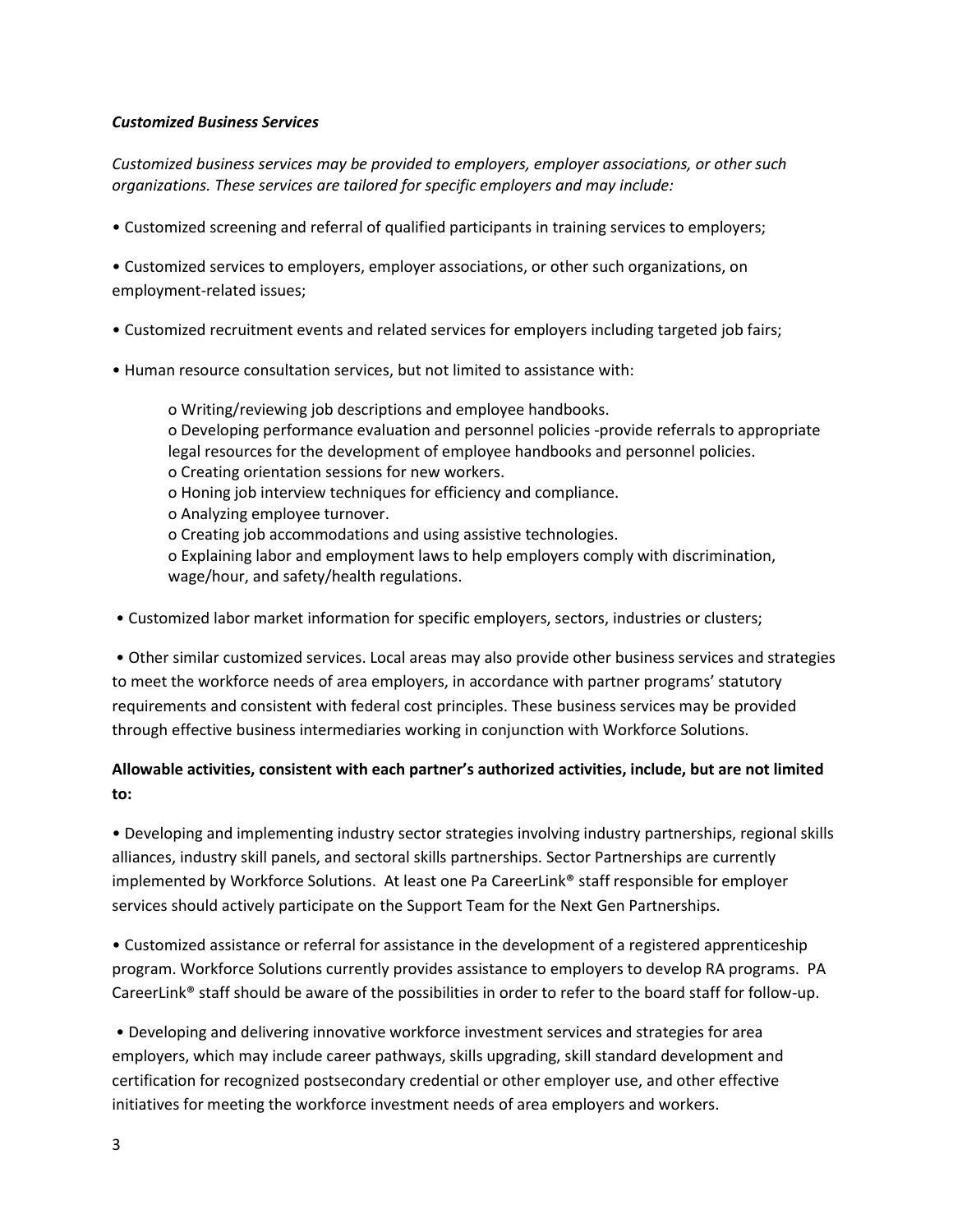• Assistance to area employers in managing reductions in force in coordination with rapid response activities and with strategies for the aversion of layoffs, which may include strategies such as early identification of firms at risk of layoffs, use of feasibility studies to assess the needs of and options for at-risk firms, and the delivery of employment and training activities to address risk factors.

• The marketing of business services to appropriate area employers, including small and mid-sized employers.

• Assisting employers with accessing local, state, and federal tax credits.

## **IV. LOCAL/REGIONAL BUSINESS SERVICES:**

In addition to those services identified in the legislation and final regulations there are other services available through partners participating on the Business Service Teams and include but is not limited to:

- Develop On-the-Job Training (OJT) and Transitional Employment (TE) contracts
- Provide customized recruitment and job applicant screening, assessment and referral services
- Provide employer and industry cluster-driven Occupational Skills Training through Individual Training Accounts with eligible training providers
- Participate in on-site Rapid Response activities regarding closures and downsizing.
- Use of one-stop center facilities for recruiting and interviewing job applicants
- Coordinate with employers to develop and implement layoff aversion strategies
- Provide information regarding workforce development initiatives and programs including but not limited to the following:
	- o Registered Apprenticeships and Pre Apprenticeships
	- o Next Gen Sector Partnerships
	- o Business Education Partnership
	- o Work Opportunity Tax Credit (WOTC)
	- o Federal Bonding Program
- Business Needs Assessment and referral to other agencies, as appropriate
- Host various events that will be of interest to businesses. For example, job fairs, mass recruitment, rapid response activities, etc.
- Explanation of PA CareerLink<sup>®</sup> services and partner services
- When a referral is made from a partnering agency such as PREP or a local economic development agency (i.e. through the ENGAGE program) the BST should follow up with the company based on the needs identified.
- Enter a CWDS case note with each employer interaction.
- Collaborate with the Job Seeker Team in coordinating employer events
- Provide activity reports at regularly scheduled Staff Meetings.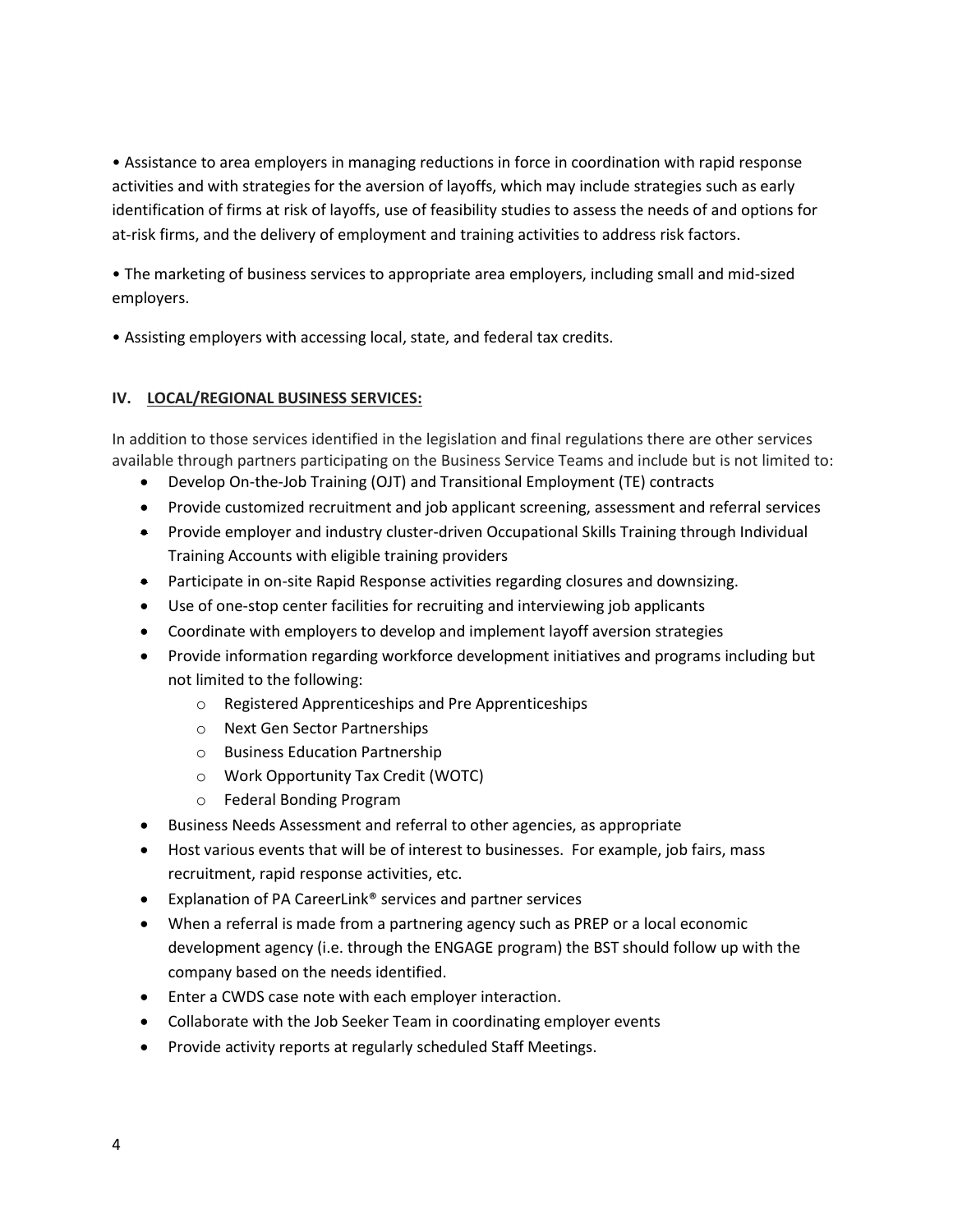## **V. BUSINESS SERVICES TEAMS- EXPECTATIONS:**

Workforce Solutions'/North Central Workforce Development Board's mission is to serve as the premier facilitator of an innovative workforce development system that meets the changing human capital needs of our employers and provides resources for our job seekers that maximizes their career potential and focuses on the customers' needs. We accomplish this through our goals. Specifically, we have identified three out of five of our goals specific to our employer customers:

- Enhance public-private partnerships through better connectivity and communication in order to increase investment in our workforce system leading to greater economic vitality for our region
- Engage in Sector Strategies of our growth industries identifying current skill gaps of both the incumbent and entry-level worker that will result in skill upgrades through customized training and partnerships
- Ensure that our customers, both employers and job seekers, remain in the center of our design of all services and encourage our partners to do the same

Our PA CareerLink® staff and partners are important to the success of the board in helping to meet our goals. We support a comprehensive, collaborative approach to serving our employer customer. We believe our system must be flexible and responsive to our employers' changing needs; and must ensure we stay in touch with their needs to provide proactive services to ensure they remain competitive. We have established several expectations that are meant as a proactive approach to services.

In order to be most valuable to our employers and avoid business fatigue from multiple contacts as well as ensuring coordination of services, it is recommended that teams make minimal employer visits to evaluate employer needs and explain available PA CareerLink® services and make referrals for other workforce programs including Next Gen Sector Partnerships, Business Education Partners, Registered Apprenticeship, Incumbent Worker Training etc. as appropriate.

Teams should meet at least quarterly with an agenda and conference call options. Meetings are to be documented by brief meeting notes with an emphasis on the outcomes, shared with all BST members, PA CareerLink® and Workforce Solutions staff (Business Engagement Coordinator) as appropriate. Workforce Solutions realizes it is likely that teams will have additional impromptu meetings and encourage teams to capture the outcomes of these meetings in the quarterly meeting notes.

Suggested Agenda Items for Business Service Team include but are not be limited to; needs of employers identified by each partner, potential coordination of services, Next Generation Sector Partnership Activities, High Priority Occupations, new employers, lay-offs, review of job order processes, (i.e. listing/writing job orders), local/regional labor market and/or other employer data/analysis. Employers should be profiled prior to each visit to determine basic information. Employer information to obtain includes but is not limited to; hiring needs, training needs, expansion, downsizing, etc. The PA CareerLink® services explained and use of the CWDS system should be explained and assistance and / or training on CWDS should be provided.

Collaboration with the Job Seeker Team in coordinating employer events is encouraged as well as the provision of activity reports at regularly schedule staff meetings.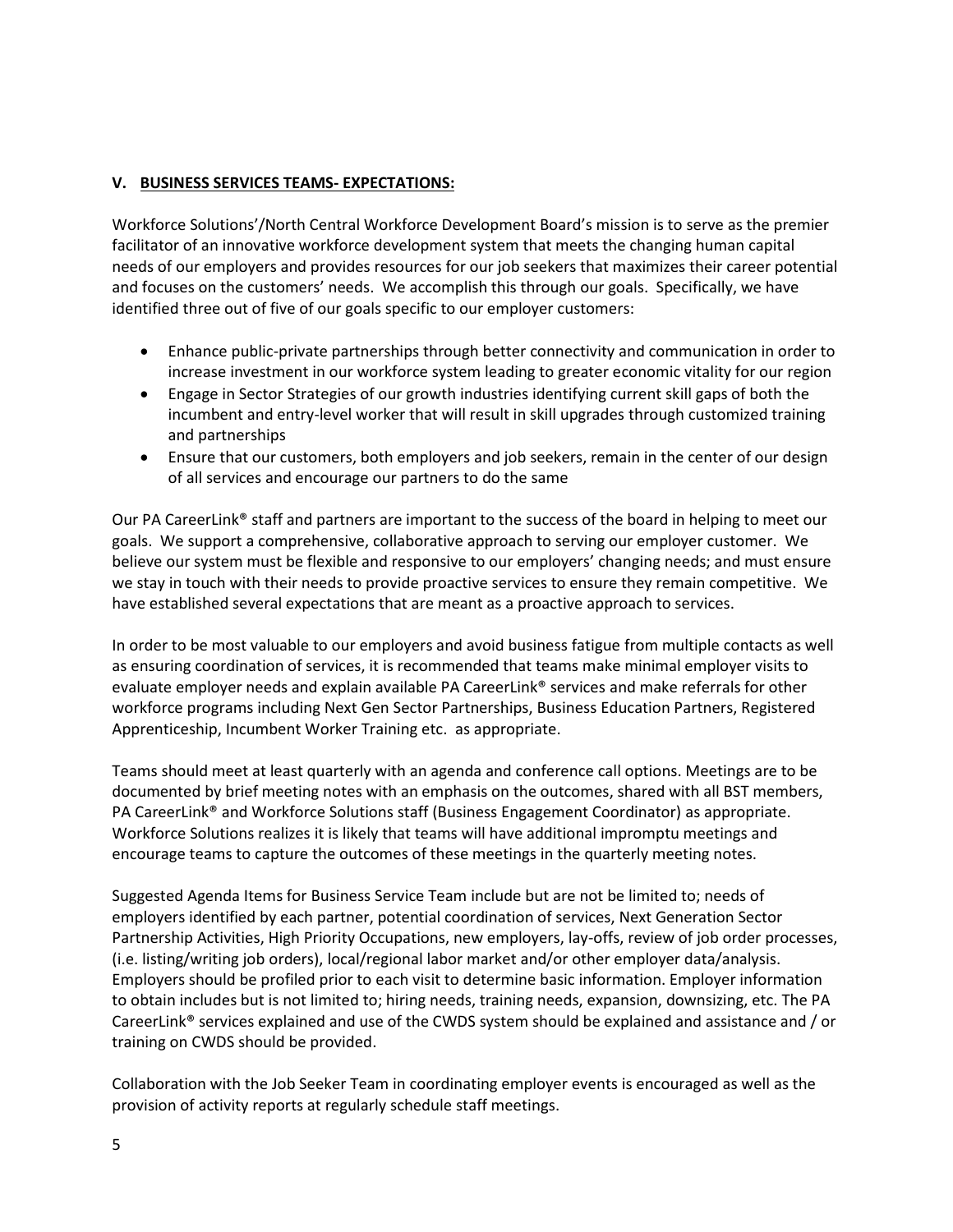## **VI. GOALS:**

Workforce Solutions has established some measurable goals for each of the Business Service Teams.

- 1. Engage with new employers to open a business folder on CWDS, post positions on CWDS and present an overview of all PA CareerLink services. A new employer as an employer that hasn't accessed any PA CareerLink® service in the past two years.\*
- a. Clearfield County at least 5 per quarter
- b. Jefferson, McKean and Elk Counties at least 3 per quarter
- c. Cameron and Potter Counties at least 1 per quarter

\*Goal determined by the number of establishments by center.

- 2. Visit, tour and assess at least 2 Employers per quarter– could be in collaboration with the ENGAGE Program (virtual or in person) to discuss services available to employers at the PA CL
- 3. Participates in 3 of 4 Industry Partnership meetings per year (at least one member of the BST)
- 4. Hold at 3-5 Hiring events, open interview events, etc. per quarter can be individual company or multiple company events.

### **VII. BUSINESS SERVICES TEAMS – CORE COMPOSITION:**

Workforce Solutions recommends that each comprehensive PA CareerLink® center in the North Central Workforce Development Area have in place a Business Service Team (BST). The core members of each are the PA CareerLink® Partners. However, PA CareerLink® centers are encouraged to engage additional partners in the region that also serve employers as deemed appropriate by the Site Administrator of each center.

The additional partners will vary by county and may include but are not limited to: Workforce Solutions Business Engagement Coordinator, the PA CareerLink® Operator, Business Education Partnerships, Chambers of Commerce, County and Regional Economic Development agencies, Northwest Industrial Resource Center (NWIRC), Clarion University Small Business Development Centers (SBDC) and others as identified by each Business Service Team.

### **VIII. TECHNICAL ASSISTANCE:**

Workforce Solutions' staff have access to several tools and resources that can assist you in meeting the goals, objectives and responsibilities of the Business Service Teams. Staff will send several reports on a monthly basis including: Real Time Intelligence (RTI), Economic Overview.

In addition, following is a list of what can be provided upon request: